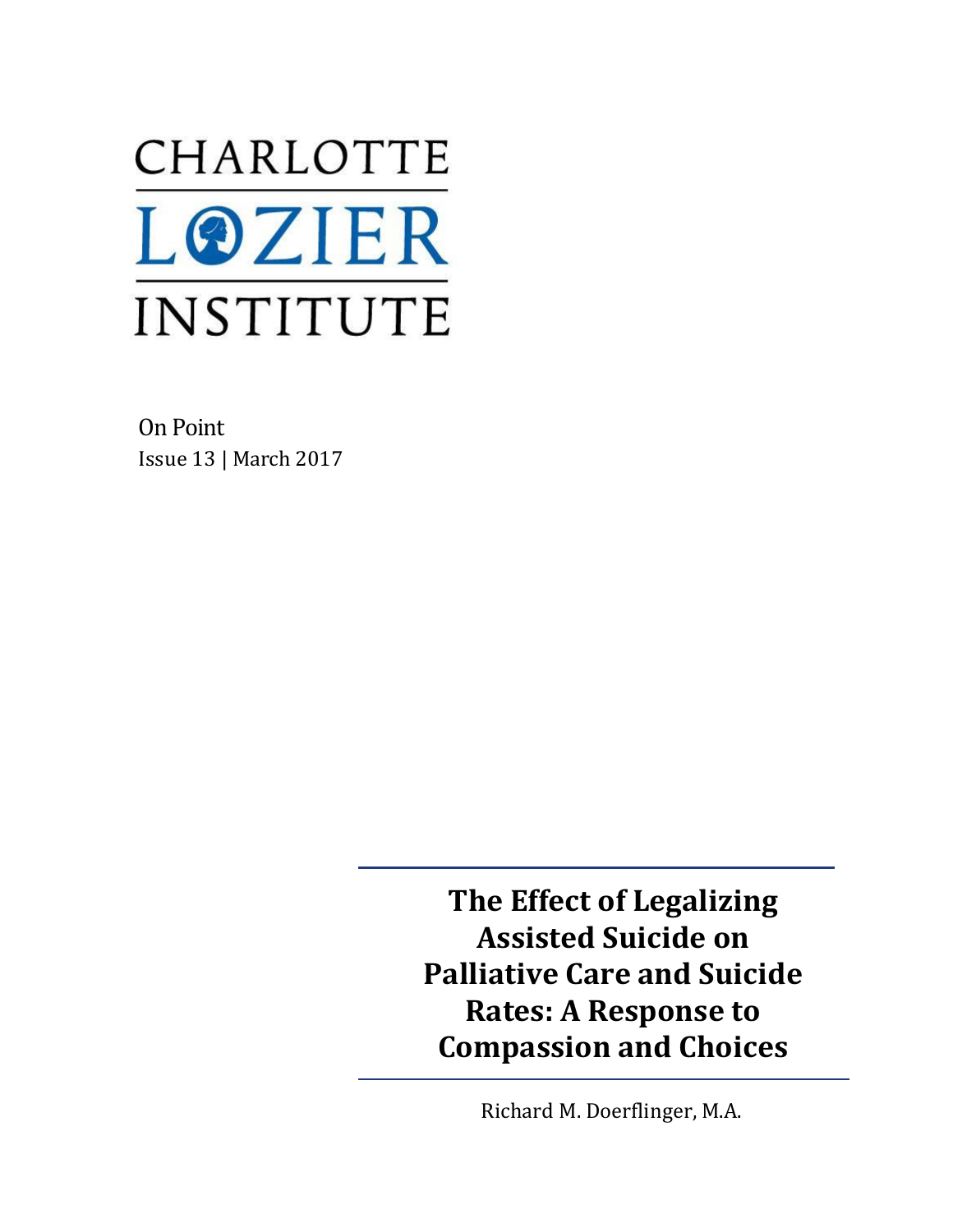

#### **Previous Reports:**

Elizabeth Johnson, M.D.; Calvin, Steven, M.D. *Induced Abortion and Risk of Subsequent Preterm Birth*, On Point Series 1

Maureen L. Condic, Ph.D. *The Science and Politics of Cloning: What the News Was All About*, On Point Series 2

Charles A. Donovan, *Multi-State Health Plans: A Potential Avenue to Tens of Thousands of Publicly Subsidized Abortions*, On Point Series 3

Charles A. Donovan; Messner, Thomas, *Twenty-Week Bans Raise Issue of Disability Discrimination Abortion*, On Point Series 4

Susan Wills, *New Studies Show All Emergency Contraceptives Can Cause Early Abortion*, On Point Series 5

Susan Wills, *The Overlooked Key to the Drop in U.S. Abortions*, On Point Series 6 Gene Tarne, *Ethical Stem Cells: Back to Basics*, On Point Series 7

Maureen L. Condic, Ph.D., *A Scientific View of When Life Begins,* On Point Series 8 Thomas M. Messner, J.D., *The Constitutional Viability of Five-Month Abortion Laws*, On Point Series 9

Elizabeth Johnson, M.D., *The Reality of Late-Term Abortion Procedures,* On Point Series 10 Michael J. New, Ph.D., *An Analysis of How Medicaid Expansion in Alaska Will Affect Abortion Rates*, On Point Series 11

Michael J. New, Ph.D., *Hyde @ 40: Analyzing the Impact of the Hyde Amendment*, On Point Series 12

The full text of this publication can be found at: [http://lozierinstitute.org/the-effect-of](http://lozierinstitute.org/the-effect-of-legalizing-assisted-suicide-on-palliative-care-and-suicide-rates/)[legalizing-assisted-suicide-on-palliative-care-and-suicide-rates/](http://lozierinstitute.org/the-effect-of-legalizing-assisted-suicide-on-palliative-care-and-suicide-rates/)

Comments and information requests can be directed to:

Charlotte Lozier Institute 1200 New Hampshire Avenue, NW, Suite 750 Washington, DC 20036 E-mail: [info@lozierinstitute.org](mailto:info@lozierinstitute.org) Ph. 202-223-807[3/www.lozierinstitute.org](http://www.lozierinstitute.org/)

The views expressed in this paper are attributable to the author and do not necessarily represent the position of the Charlotte Lozier Institute. Nothing in the content of this paper is intended to support or oppose the progress of any bill before the U.S. Congress.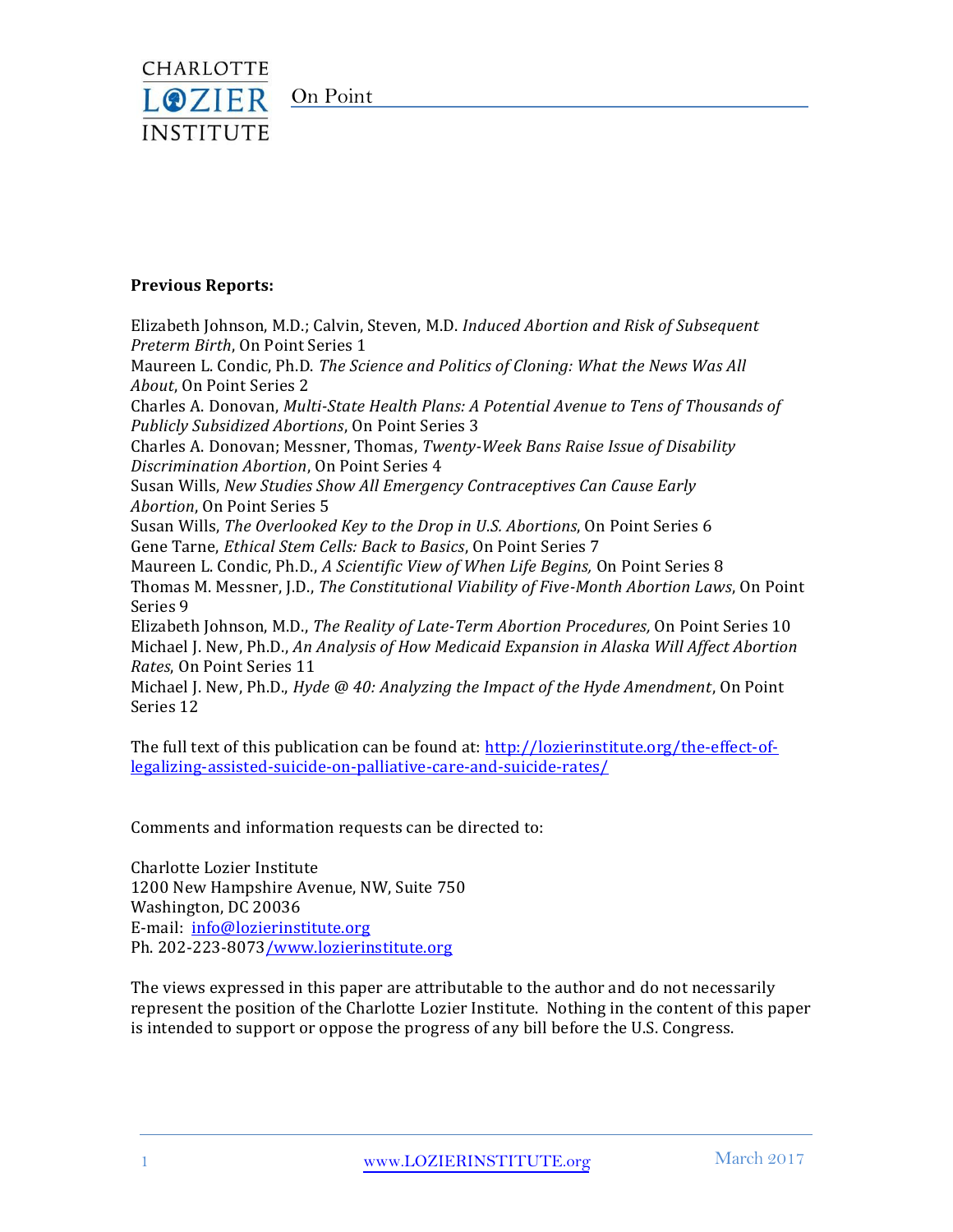

# On Point

# **Introduction**

The leading national organization promoting legalization of physician-assisted suicide, "Compassion & Choices" (formerly known as the Hemlock Society), has distributed a December 2016 "Medical Aid in Dying Fact Sheet" in various state legislatures around the country to persuade them to approve what they call "medical aid in dying." This involves authorizing physicians to prescribe lethal overdoses of barbiturates to patients they diagnose as having six months or less to live, so the patients may use them to cause their own deaths. The flagship law in this agenda is an Oregon law approved by the state's voters in 1994, which took effect late in 1997. C&C claims, among other things, that two decades of experience in Oregon show that legalization leads to improvements in palliative and endof-life care and reduces "violent" suicides, and it cites articles in medical journals that it says support this claim. In fact, the medical literature, far from lending support to C&C's agenda, underscores the adverse effects of that agenda to vulnerable people generally and to seriously ill patients in particular.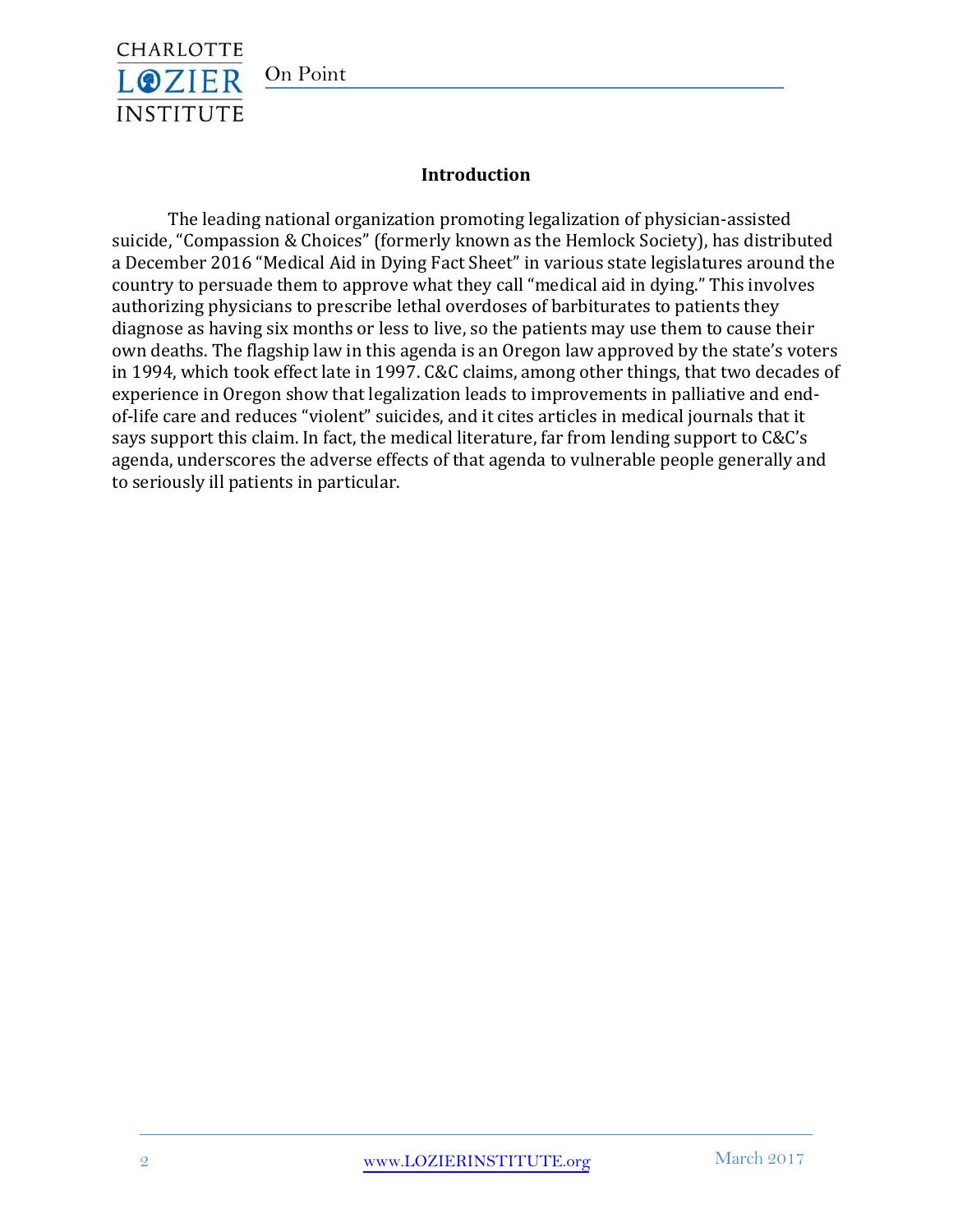

**palliative and end-of-life care: A response**

# **INSTITUTE The "Compassion & Choices" (C&C) claim that legalizing assisted suicide improves**

C&C has circulated a "Medical Aid in Dying Fact Sheet" in state legislatures, claiming that "almost two decades" of experience in Oregon show improvements in palliative care due to the state's legalization of physician-assisted suicide. Here are the claims, with a response.

#### **Claim:**

CHARLOTTE **LOZIER** 

"End-of-life care has improved overall since the law's implementation, in large part due to the dialogue the Death with Dignity Act encourages between people and their doctors."

#### **Facts:**

The article cited for this broad claim, from the *Journal of Palliative Medicine*, doesn't show this. It specifically studied only "hospice utilization rates" across the country at one particular time, in 2011. Oregon fared well in the survey – it was a leader in palliative care among the states *before* legalization—but in some ways other states fared better (see response to next claim below). This article says only that "it is *possible*" that the state's assisted suicide law "has resulted in *or at least reflects"* more attention to end-of-life care.<sup>1</sup>

Even that article's tentative suggestion was shown to be misleading when experts reviewed its hospice utilization data. In fact, Oregon's major improvements in hospice care long predate passage of the "aid in dying" law; after legalization, its percentage improvement in hospice utilization fell *below the national average*, and it opened only five new hospices while 1,832 were opening in other states. Other states that have legalized physician-assisted suicide, such as Washington and Vermont, have a hospice utilization rate below the national average.<sup>2</sup>

As for end-of-life care improving "overall" due to legalization, findings published in the very journal cited by C&C suggest that *the opposite occurred* after the law took effect:

"The frequency of family reports of moderate or severe pain or distress in Oregon decedents increased – from 30.8% in 1996-1997 to 48% in 1999-2002 … represent[ing] the increased suffering of over 5,000 additional decedents and families. Higher levels of pain have profound effects on seriously ill patients and are associated with greater functional impairment, greater depression, anxiety and suicidal ideation, and worsening cognition…. Medicare patients in Oregon have among the lowest reimbursement in the United States during the last six months of life and have fallen significantly during the study period."<sup>3</sup>

<sup>1</sup> S. Wang et al., "Geographic variation of hospice use patterns at the end of life," *Journal of Palliative Medicine* 18 (2015): 771–780 at 778 (emphasis added).

<sup>2</sup> J. Ballentine et al., "Physician-Assisted Death Does Not Improve End-of-Life Care," *Journal of Palliative Medicine* 19 (2016): 1-2.

<sup>3</sup> E. Fromme *et al.,* "Increased Family Reports of Pain or Distress in Dying Oregonians: 1996 to 2002," *Journal of Palliative Medicine* 7 (2004): 431-42 at 437, 439.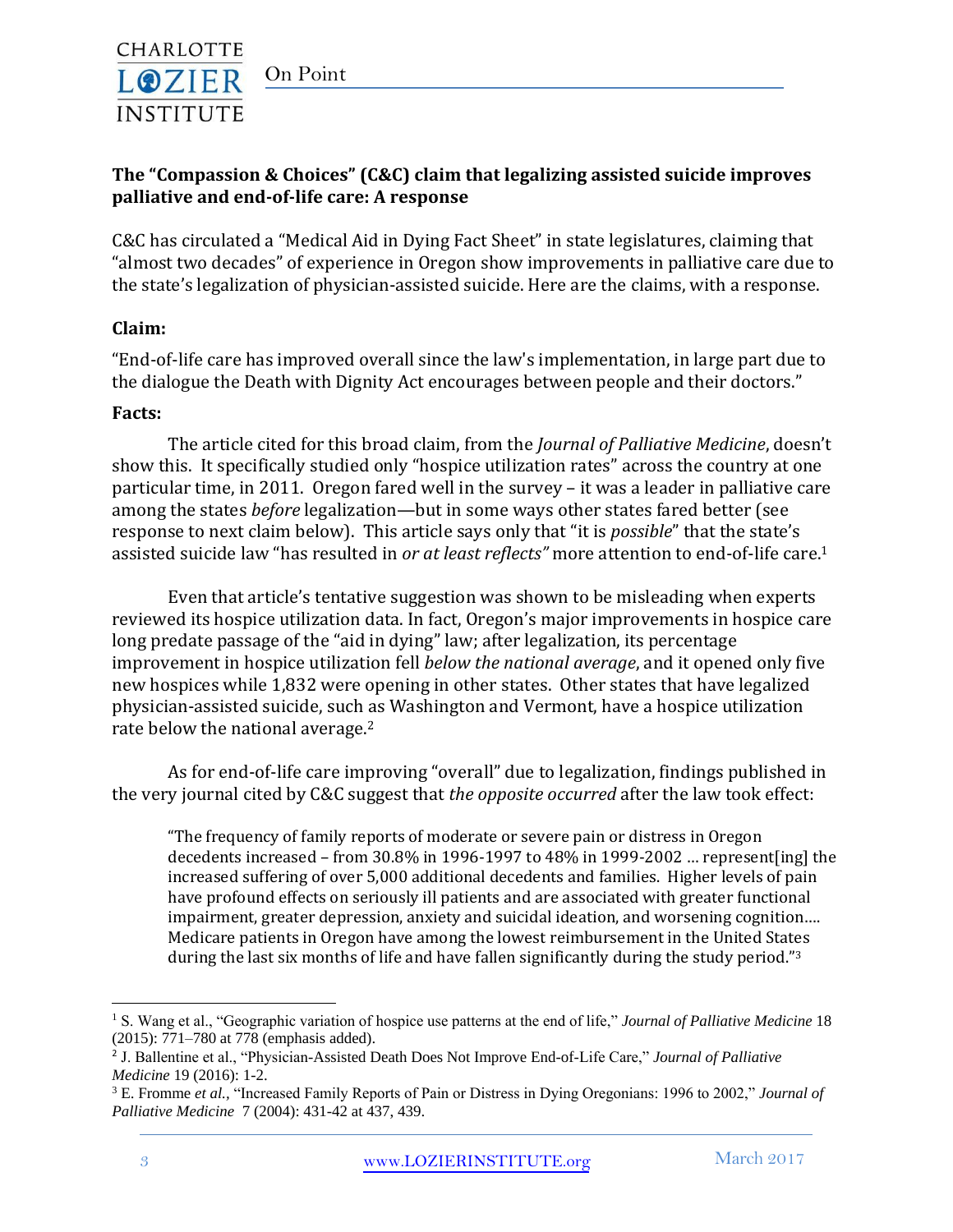On Point



The Oregon Public Health Division's "Death with Dignity Act" reports show that 90% of patients ingesting the lethal medication are enrolled in hospice. Yet from 1998 to 2015, 26% of the patients said they were ending their lives due to "inadequate pain control or concern about it"; 35% gave this reason in 2016. This does not suggest that Oregon hospice care is improving its ability to address all cases of pain in terminally ill patients.<sup>4</sup>

Consistently, palliative care has improved markedly when states (including Maryland in 1999) passed laws that *prohibit* assisted suicide but explicitly allow use of powerful and effective drugs like morphine to control pain. According to a palliative care expert at Johns Hopkins University School of Medicine, "in Maryland as well as in every state that had passed such legislation, there was an increase in the legitimate prescription of opioids and other strong medications used for pain control. Indeed, physicians universally expressed a mixture of relief and elation on knowing that, for the first time, such protective legislation existed."<sup>5</sup>

By contrast, after Oregon's assisted suicide law took effect, inpatient morphine use in the state "did not increase significantly for dying patients from 1997 to 1999."6 Again, this is from the same journal, and one of the same authors, cited by C&C.

In 2002 – eight years after the Oregon law was approved, and four years after it had taken effect – a nationwide study by the respected Last Acts coalition, funded by the Robert Wood Johnson Foundation, "graded" the 50 states on various elements of palliative care. A number of states where assisted suicide is illegal outpaced Oregon in key areas. On median number of days in hospice, Oregon received a "D" (six states had a better grade); on percentage of hospitals reporting a pain management program, a C (five states and the District of Columbia were better); on percentage of hospitals reporting a hospice program, a D (three states); on percentage of hospitals reporting a palliative care program, an E (11 states and the District of Columbia); on percentage of nursing home residents with persistent pain, a C (one state, Hawaii, had a better grade; only 11 states had a worse one); on strength of the state's pain policies, a C (16 states better); on percentage of primary care physicians who are certified in palliative medicine, a C (14 states); on percentage of nurses certified in palliative care, a B (5 states). The study noted that 30 states had statewide coalitions or partnerships to improve care of the dying; Oregon was not among them.<sup>7</sup>

<sup>4</sup> Oregon Public Health Division, "Oregon Death with Dignity Act: Data summary 2016" at 9-10;

[http://public.health.oregon.gov/ProviderPartnerResources/EvaluationResearch/DeathwithDignityAct/Documents/yea](http://public.health.oregon.gov/ProviderPartnerResources/EvaluationResearch/DeathwithDignityAct/Documents/year19.pdf) [r19.pdf.](http://public.health.oregon.gov/ProviderPartnerResources/EvaluationResearch/DeathwithDignityAct/Documents/year19.pdf)

<sup>5</sup> F. Michael Gloth, III, M.D., F.A.C.P., Handbook of Pain Relief in Older Adults: An Evidence-Based Approach" (Humana Press 2004): 193. For data on the increased use of morphine for pain control in 12 states after they passed such laws, see Brief Amicus Curiae of the U.S. Conference of Catholic Bishops, *et al*., in *Gonzales v. State of Oregon* (May 9, 2005): 18-22, at [http://www.usccb.org/about/general-counsel/amicus-briefs/upload/amicus-sct](http://www.usccb.org/about/general-counsel/amicus-briefs/upload/amicus-sct-gonzales-v-oregon-2005-05.pdf)[gonzales-v-oregon-2005-05.pdf.](http://www.usccb.org/about/general-counsel/amicus-briefs/upload/amicus-sct-gonzales-v-oregon-2005-05.pdf)

<sup>6</sup> S. Tolle, *et al.,* "Trends in Opioid Use Over Time: 1997 to 1999," 7 *J. of Palliative Med.* 39 (2004).

<sup>7</sup> Last Acts, *Means to a Better End: A Report on Dying in America Today* (November 2002): 19, 23, 24, 25, 32, 36, 41, 42, 55.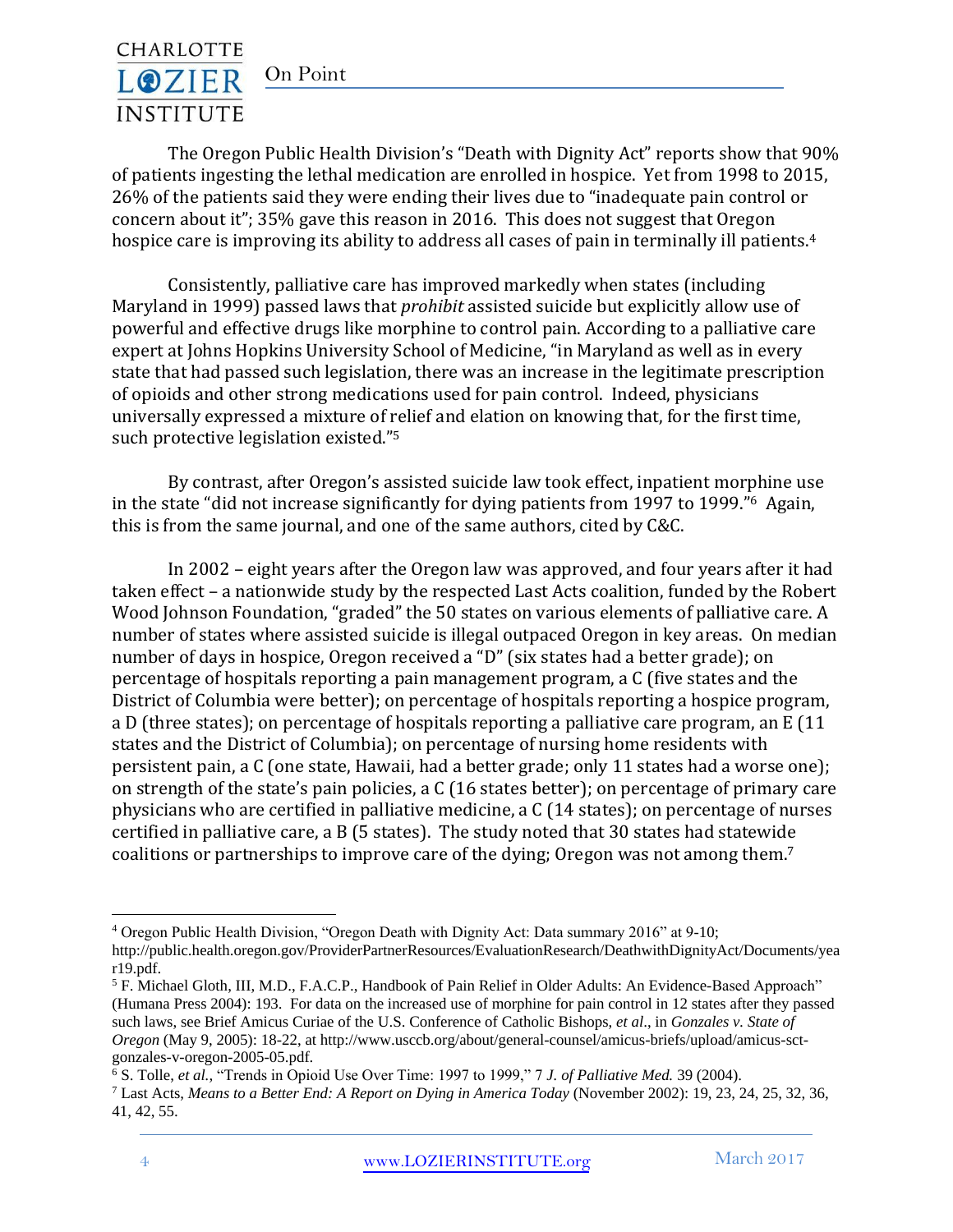

# **Claim:**

"Hospice use is high and referrals are up, as is other use of palliative care."

# **Facts:**

This claim again cites only the 2015 hospice utilization study (note 1 above). That study did not report on "other use of palliative care," and did not show referrals are "up" – it was a snapshot of the 50 states in one year, 2011. As for hospice use being "high": In 2011, the percentage of dying patients that use hospice was an average of 47% nationwide, and highest in Utah (61%). The problem of "very short hospice enrollment" was least severe in the District of Columbia; the problem of "very long hospice enrollment" was least severe in Connecticut; and hospice disenrollment (people leaving hospice before death) was lowest in Hawaii. In 2011, *none* of these jurisdictions, which outranked Oregon in key areas, had legalized physician-assisted suicide.

Vermont legalized physician-assisted suicide in 2013. In 2015, the state's Visiting Nurse Association announced it is conducting a study to discover why the state has "the third lowest hospice utilization rate in the nation."<sup>8</sup>

# **Claim:**

"Some hospice programs in Oregon reported a 20 percent increase in referrals since the medical aid in dying was authorized."

# **Facts:**

The only source cited here is an article in the *Annals of Internal Medicine* from January 1996, almost two years *before* the new law took effect. The very different and negative impact once the law actually took effect near the end of 1997 is documented above (notes 2, 3 and  $6$ ).<sup>9</sup>

There are many proven ways to increase hospice referrals without dispensing deadly drug overdoses to patients. In St. Mary's County, Maryland, for example, a simple "community outreach" to educate local physicians about hospice care resulted in a greater than 50% increase in *average* utilization of the county's hospice over three months; from the beginning of the three-month period to its end, enrolled patients increased over 150% (from 21 to 54).<sup>10</sup>

<sup>8</sup> "Vermont VNA Seeking to Identify Causes of State's Low Hospice Utilization Rates," *Hospice and Palliative Care News*, April 29, 2015, a[t http://healthrespubs.com/hospice-and-palliative-care-news/2015/04/29/vermont-vna](http://healthrespubs.com/hospice-and-palliative-care-news/2015/04/29/vermont-vna-seeking-to-identify-low-hospice-utilization-rates/)[seeking-to-identify-low-hospice-utilization-rates/.](http://healthrespubs.com/hospice-and-palliative-care-news/2015/04/29/vermont-vna-seeking-to-identify-low-hospice-utilization-rates/)

<sup>9</sup> The Oregon law was approved by voters in November 1994 but enjoined by a federal court that initially found constitutional problems; that ruling was overturned by an appellate court. Then implementation was delayed while a new ballot initiative to rescind the law was considered; that initiative failed in November 1997. The first full year the law was in effect was 1998.

<sup>10</sup> C. Taylor, "Improving Referral of Patients to Hospice Through Community Physician Outreach," 28 *Journal of Pain and Symptom Management* (2004): 294-5.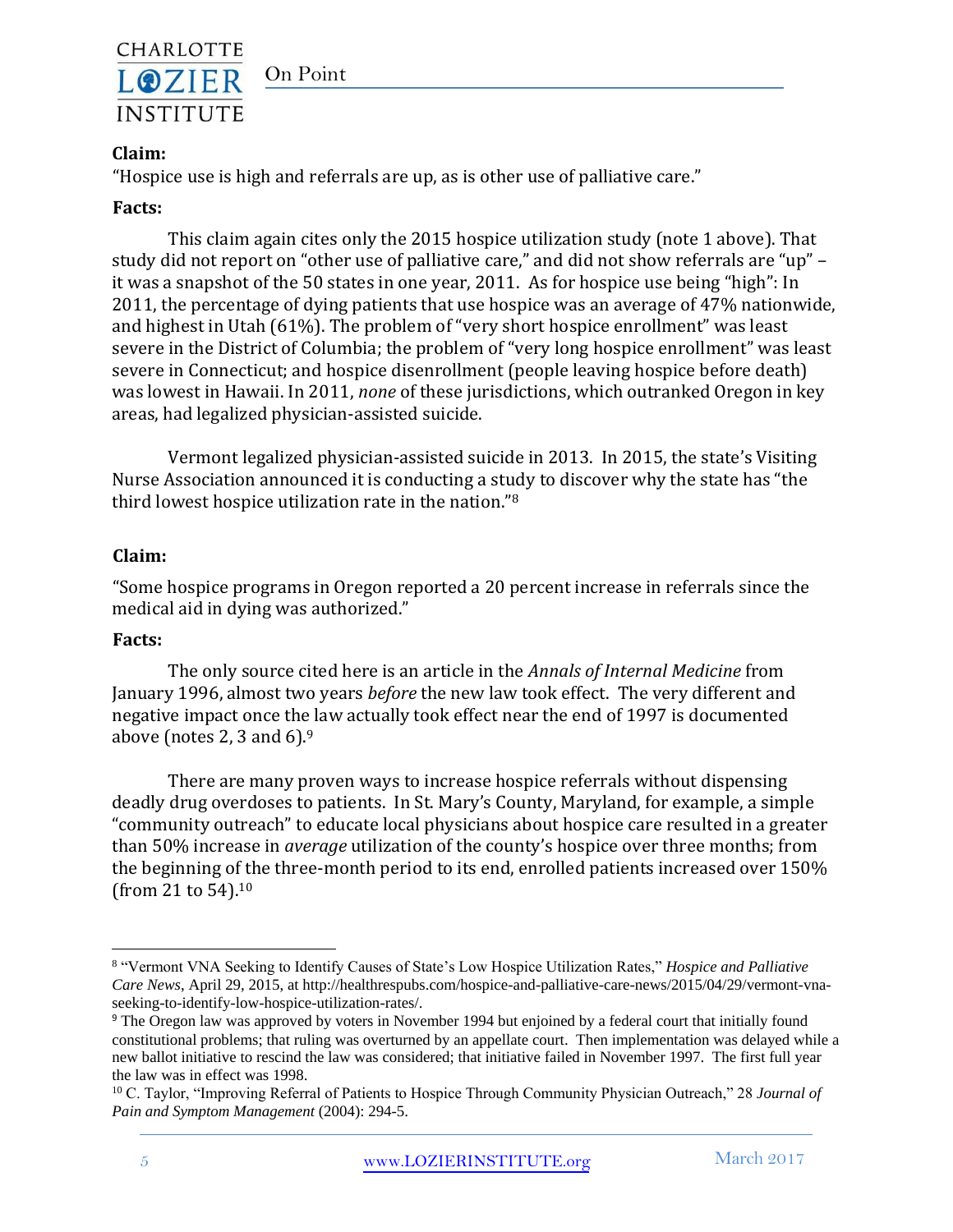

#### On Point

# **Claim:**

"In-hospital death rates are the lowest in the nation and at-home death rates are the highest in the nation, and violent suicide among hospice patients has virtually disappeared."

#### **Facts:**

The only source cited here says *nothing* to document this claim. It is an article posted on C&C's web site, written by *a group convened by C&C itself* to promote "clinical criteria" for the "aid in dying" process. Some of the criteria, if implemented, would violate even the Oregon law – for example, they say a second opinion by another physician should not be required.<sup>11</sup>

There *is* documentation, however, on overall suicides in Oregon. According to the U.S. Centers for Disease Control and Prevention, Oregon's suicide rate increased 49% between 1999 and 2010 (compared to 28% nationally). Oregon's own health department says the state's suicide rate has been rising since 2000 and, as of 2012, was 42% higher than the national average.12 These figures are *in addition to* cases of "aid in dying," which Oregon law forbids counting as suicides.

A recent scholarly study concluded that legalizing assisted suicide does not reduce or substitute for more "violent" suicides but increases total suicides.<sup>13</sup>

It is also well known that favorable publicity about suicide and assisted suicide leads to "imitative suicidal behaviors," especially among young or depressed people. The World Health Organization warns news media: "Avoid language which sensationalizes or normalizes suicide, or presents it as a solution to problems"; "Avoid explicit description of the method used in a completed or attempted suicide."14 Through its celebration of assisted suicide as a solution to seriously ill patients' problems, and its "clinical criteria" detailing how to take a lethal drug overdose, C&C's campaign violates all these rules.

<sup>11</sup> D. Orentlicher, et al., "Clinical Criteria for Physician Aid in Dying," *Journal of Palliative Medicine* 19 (2016): 259-62 at 260. (C&C's citation suggesting 2015 publication refers to an advance online version now superceded.)

<sup>&</sup>lt;sup>12</sup> X. Shen and L. Millet, *Suicides in Oregon: Trends and Associated Factors.* 2003-2012 (Oregon Health Authority 2015);

[http://public.health.oregon.gov/DiseasesConditions/InjuryFatalityData/Documents/NVDRS/Suicide%20in%20Oreg](http://public.health.oregon.gov/DiseasesConditions/InjuryFatalityData/Documents/NVDRS/Suicide%20in%20Oregon%202015%20report.pdf) [on%202015%20report.pdf.](http://public.health.oregon.gov/DiseasesConditions/InjuryFatalityData/Documents/NVDRS/Suicide%20in%20Oregon%202015%20report.pdf)

<sup>&</sup>lt;sup>13</sup> D. Jones and D. Paton, "How Does Legalization of Physician-Assisted Suicide Affect Rates of Suicide?", *Southern Medical Journal* 108 (2015): 599-604.

<sup>14</sup> World Health Organization, *Preventing Suicide: A Resource for Media Professionals* (WHO: Geneva 2008): 6, 7, 8; [www.who.int/mental\\_health/prevention/suicide/resource\\_media.pdf.](http://www.who.int/mental_health/prevention/suicide/resource_media.pdf) Similar guidelines have been issued by public health and suicide prevention organizations in the United States, and endorsed by the U.S. Surgeon General. See<http://reportingonsuicide.org/> and [https://www.surgeongeneral.gov/library/reports/national-strategy-suicide](https://www.surgeongeneral.gov/library/reports/national-strategy-suicide-prevention/full_report-rev.pdf)[prevention/full\\_report-rev.pdf](https://www.surgeongeneral.gov/library/reports/national-strategy-suicide-prevention/full_report-rev.pdf)